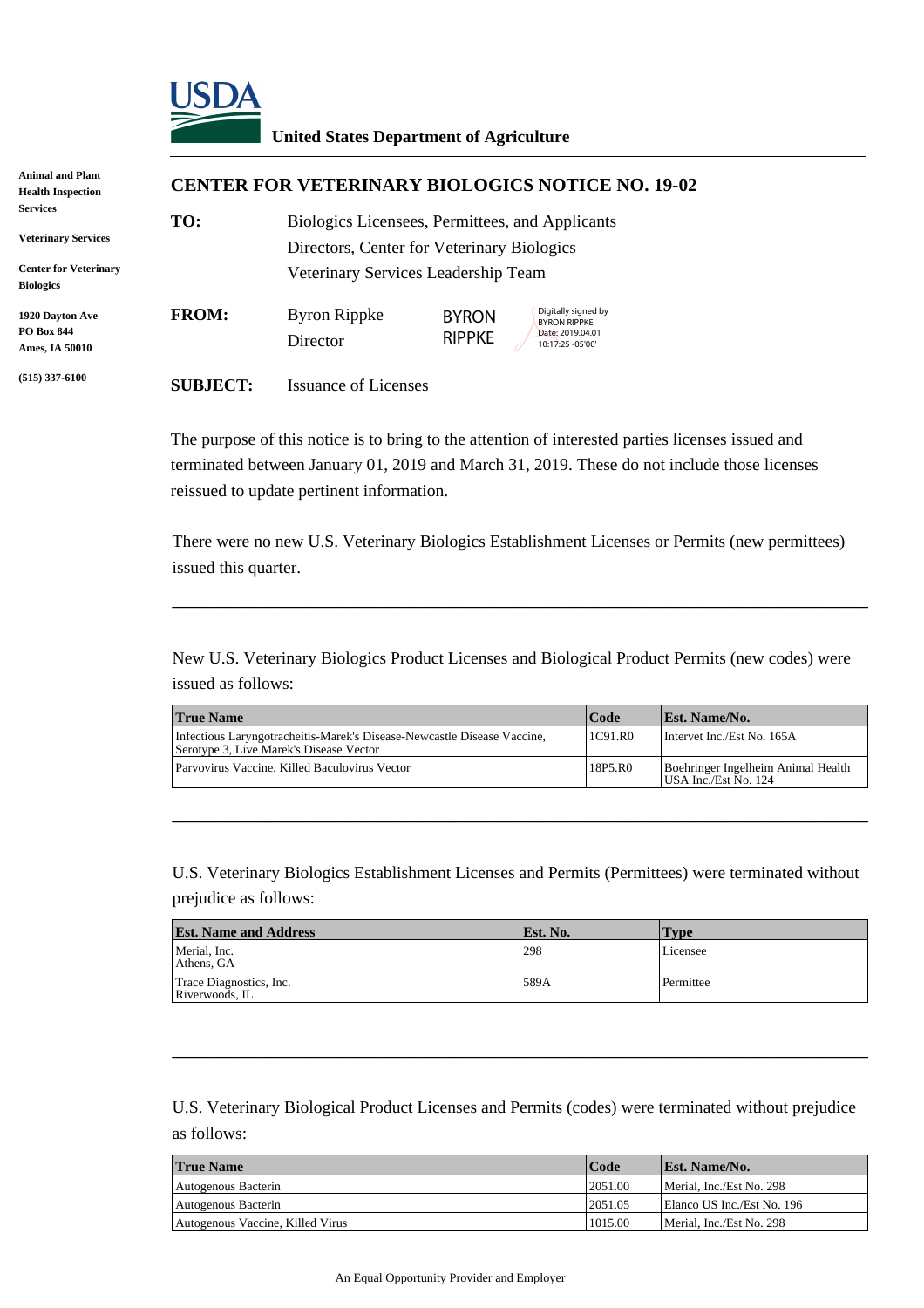| <b>True Name</b>                                                                                                                                                                                                        | Code               | Est. Name/No.                                         |
|-------------------------------------------------------------------------------------------------------------------------------------------------------------------------------------------------------------------------|--------------------|-------------------------------------------------------|
| Autogenous Vaccine, Killed Virus                                                                                                                                                                                        | 1015.21            | Elanco US Inc./Est No. 196                            |
| Autogenous Vaccine, RNA                                                                                                                                                                                                 | 1015.R1            | Intervet Inc./Est No. 165A                            |
| Avian Encephalomyelitis Vaccine, Live Virus                                                                                                                                                                             | 1051.11            | Merial, Inc./Est No. 298                              |
| Avian Encephalomyelitis-Fowl Pox Vaccine, Live Virus                                                                                                                                                                    | 10M1.10            | Merial, Inc./Est No. 298                              |
| Avian Encephalomyelitis-Fowl Pox Vaccine, Live Virus                                                                                                                                                                    | 10M1.10            | Elanco US Inc./Est No. 196                            |
| Avian Influenza-Fowl Pox Vaccine, H5 Subtype, Live Fowl Pox Vector                                                                                                                                                      | 1061.R0            | Merial, Inc./Est No. 298                              |
| Avian Reovirus Vaccine, Killed Virus                                                                                                                                                                                    | 1045.01            | Merial, Inc./Est No. 298                              |
| Bordetella Bronchiseptica Vaccine, Avirulent Live Culture                                                                                                                                                               | 1081.01            | Merial, Inc./Est No. 298                              |
| Bordetella Bronchiseptica-Clostridium Perfringens Type C-Erysipelothrix                                                                                                                                                 | 7150.00            | Elanco US Inc./Est No. 196                            |
| Rhusiopathiae-Escherichia Coli-Pasteurella Multocida Bacterin-Toxoid                                                                                                                                                    |                    |                                                       |
| Borrelia Burgdorferi Bacterial Extract                                                                                                                                                                                  | 2126.R0            | Merial, Inc./Est No. 298                              |
| Bovine Rhinotracheitis-Parainfluenza 3 Vaccine, Modified Live Virus<br>Bovine Rhinotracheitis-Virus Diarrhea Vaccine, Modified Live Virus                                                                               | 1121.24<br>1151.21 | Zoetis Inc./Est No. 190                               |
| Bovine Rhinotracheitis-Virus Diarrhea-Parainfluenza 3-Respiratory Syncytial                                                                                                                                             | 1181.25            | Elanco US Inc./Est No. 196<br>Zoetis Inc./Est No. 190 |
| Virus Vaccine, Modified Live Virus                                                                                                                                                                                      |                    |                                                       |
| Bovine Rhinotracheitis-Virus Diarrhea-Parainfluenza 3-Respiratory Syncytial<br>Virus Vaccine, Modified Live Virus                                                                                                       | 1181.20            | Elanco US Inc./Est No. 196                            |
| Bovine Rhinotracheitis-Virus Diarrhea-Parainfluenza 3-Respiratory Syncytial<br>Virus Vaccine, Modified Live Virus                                                                                                       | 1181.21            | Elanco US Inc./Est No. 196                            |
| Bovine Rhinotracheitis-Virus Diarrhea-Parainfluenza 3-Respiratory Syncytial<br>Virus Vaccine, Modified Live Virus, Campylobacter Fetus-Leptospira Canicola-<br>Grippotyphosa-Hardjo-Icterohaemorrhagiae-Pomona Bacterin | 44B1.25            | Zoetis Inc./Est No. 190                               |
| Bovine Rhinotracheitis-Virus Diarrhea-Parainfluenza 3-Respiratory Syncytial<br>Virus Vaccine, Modified Live Virus, Leptospira Canicola-Grippotyphosa-<br>Hardjo-Icterohaemorrhagiae-Pomona Bacterin                     | 4461.25            | Zoetis Inc./Est No. 190                               |
| Bovine Virus Diarrhea Vaccine, Killed Virus                                                                                                                                                                             | 1205.21            | Elanco US Inc./Est No. 196                            |
| Bronchitis Vaccine, Ark Type, Live Virus                                                                                                                                                                                | 1231.21            | Merial, Inc./Est No. 298                              |
| Bronchitis Vaccine, Ark Type, Live Virus                                                                                                                                                                                | 1231.20            | Merial, Inc./Est No. 298                              |
| Bronchitis Vaccine, Conn Type, Live Virus                                                                                                                                                                               | 1231.15            | Merial, Inc./Est No. 298                              |
| Bronchitis Vaccine, Mass & Conn Types, Live Virus                                                                                                                                                                       | 1231.14            | Merial, Inc./Est No. 298                              |
| Bronchitis Vaccine, Mass Type, Live Virus                                                                                                                                                                               | 1233.10            | Merial, Inc./Est No. 298                              |
| Bronchitis Vaccine, Mass Type, Live Virus                                                                                                                                                                               | 1232.10            | Merial, Inc./Est No. 298                              |
| Bronchitis Vaccine, Mass Type, Live Virus                                                                                                                                                                               | 1232.15            | Merial, Inc./Est No. 298                              |
| <b>Bursal Disease Vaccine, Live Virus</b>                                                                                                                                                                               | 1271.0A            | Merial, Inc./Est No. 298                              |
| Bursal Disease Vaccine, Live Virus                                                                                                                                                                                      | 1271.13            | Merial, Inc./Est No. 298                              |
| Bursal Disease Vaccine, Live Virus                                                                                                                                                                                      | 1271.01            | Merial, Inc./Est No. 298                              |
| Bursal Disease Vaccine, Live Virus                                                                                                                                                                                      | 1271.12            | Merial, Inc./Est No. 298                              |
| Bursal Disease Vaccine, Live Virus                                                                                                                                                                                      | 1271.10            | Merial, Inc./Est No. 298                              |
| Bursal Disease Vaccine. Standard & Variant. Killed Virus                                                                                                                                                                | 12B5.40            | Merial. Inc./Est No. 298                              |
| Bursal Disease Vaccine, Standard & Variant, Live Virus                                                                                                                                                                  | 12B1.00            | Merial, Inc./Est No. 298                              |
| Bursal Disease Vaccine, Standard & Variant, Live Virus                                                                                                                                                                  | 12B1.01            | Merial, Inc./Est No. 298                              |
| Bursal Disease-Marek's Disease Vaccine, Serotype 3, Live Marek's Disease<br>Vector                                                                                                                                      | 1A88.R0            | Merial, Inc./Est No. 298                              |
| Bursal Disease-Marek's Disease Vaccine, Serotype 3, Live Virus                                                                                                                                                          | 1288.42            | Merial, Inc./Est No. 298                              |
| Bursal Disease-Marek's Disease Vaccine, Serotype 3, Live Virus                                                                                                                                                          | 1288.4A            | Merial, Inc./Est No. 298                              |
| Bursal Disease-Marek's Disease Vaccine, Serotype 3, Standard & Variant, Live<br>Virus                                                                                                                                   | 12C8.40            | Merial, Inc./Est No. 298                              |
| Bursal Disease-Marek's Disease Vaccine, Serotypes 1 & 3, Live Marek's Disease<br>Vector, Live Herpesvirus Chimera                                                                                                       | 1281.R3            | Merial, Inc./Est No. 298                              |
| Bursal Disease-Marek's Disease Vaccine, Serotypes 2 & 3, Live Virus                                                                                                                                                     | 1288.43            | Merial, Inc./Est No. 298                              |
| Bursal Disease-Marek's Disease Vaccine, Serotypes 2 & 3, Live Virus                                                                                                                                                     | 1288.44            | Merial, Inc./Est No. 298                              |
| Bursal Disease-Marek's Disease Vaccine, Serotypes 2 & 3, Live Virus                                                                                                                                                     | 1288.45            | Merial, Inc./Est No. 298                              |
| Bursal Disease-Marek's Disease Vaccine, Serotypes 2 & 3, Live Virus, Live<br>Marek's Disease Vector                                                                                                                     | 1A88.R1            | Merial, Inc./Est No. 298                              |
| Bursal Disease-Marek's Disease Vaccine, Serotypes 2 & 3, Live Virus, Live<br>Marek's Disease Vector                                                                                                                     | 1A88.R2            | Merial, Inc./Est No. 298                              |
| Bursal Disease-Marek's Disease Vaccine, Standard & Variant, Serotype 3, Live<br>Virus                                                                                                                                   | 12C8.43            | Merial, Inc./Est No. 298                              |
| Bursal Disease-Marek's Disease Vaccine, Standard & Variant, Serotypes 2 & 3,<br>Live Virus                                                                                                                              | 12C8.42            | Merial, Inc./Est No. 298                              |
| Bursal Disease-Marek's Disease Vaccine, Standard & Variant, Serotypes 2 & 3,<br>Live Virus                                                                                                                              | 12C8.44            | Merial, Inc./Est No. 298                              |
| Bursal Disease-Newcastle Disease-Bronchitis Vaccine, B1 Type, B1 Strain, Mass<br>& Conn Types, Live Virus                                                                                                               | 12H1.67            | Merial, Inc./Est No. 298                              |
| Bursal Disease-Newcastle Disease-Bronchitis Vaccine, Standard & Variant,<br>Mass & Ark Types, Killed Virus                                                                                                              | 12D5.45            | Merial, Inc./Est No. 298                              |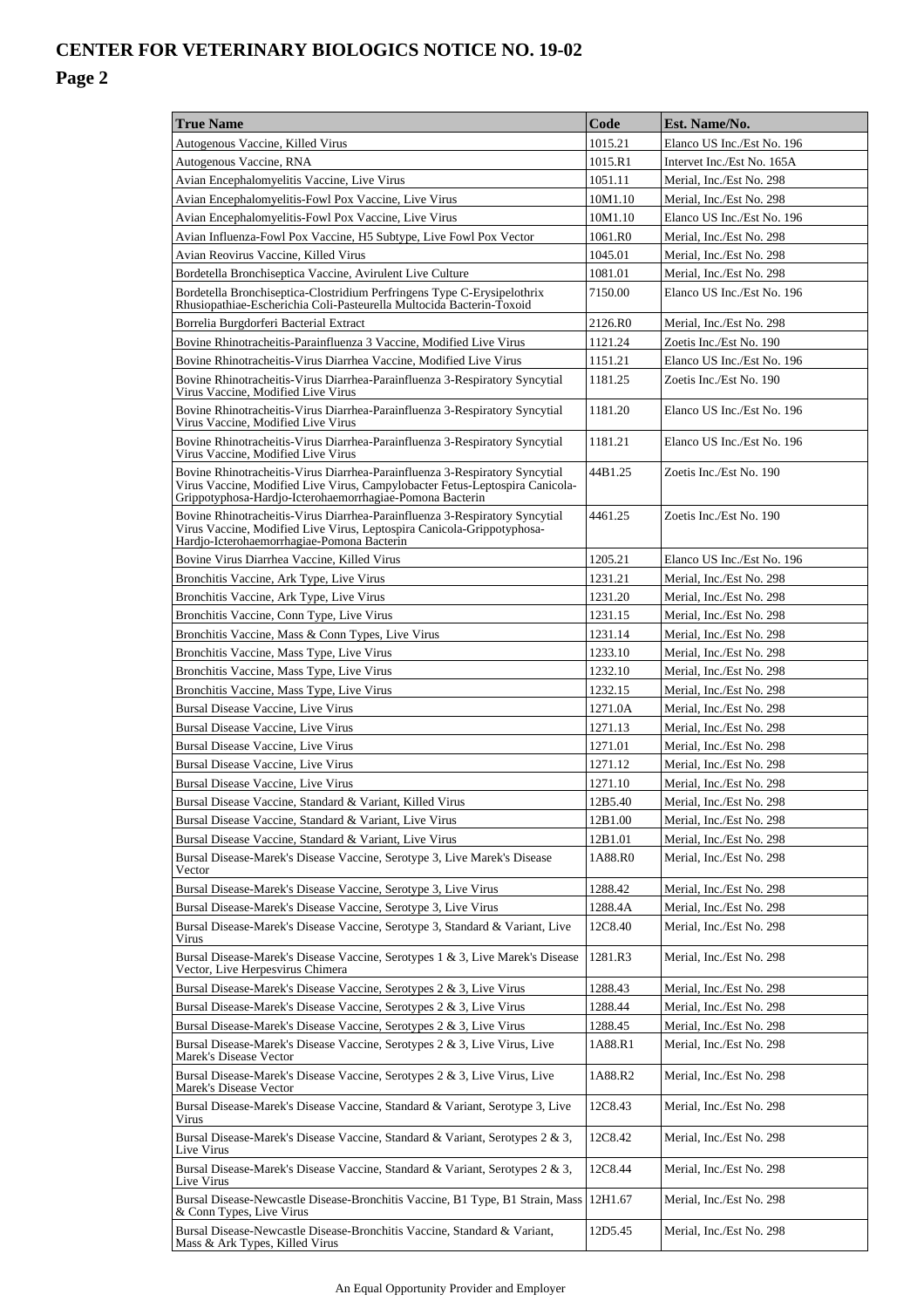| <b>True Name</b>                                                                                                                                                                              | Code                 | Est. Name/No.                        |
|-----------------------------------------------------------------------------------------------------------------------------------------------------------------------------------------------|----------------------|--------------------------------------|
| Bursal Disease-Newcastle Disease-Bronchitis-Reovirus Vaccine, Standard &<br>Variant, Mass & Ark Types, Killed Virus                                                                           | 12M5.41              | Merial, Inc./Est No. 298             |
| Bursal Disease-Newcastle Disease-Bronchitis-Reovirus Vaccine, Standard &<br>Variant, Mass Type, Killed Virus                                                                                  | 12M5.44              | Merial, Inc./Est No. 298             |
| Bursal Disease-Newcastle Disease-Reovirus Vaccine, Standard & Variant, Killed<br>Virus                                                                                                        | 12P <sub>5</sub> .40 | Merial, Inc./Est No. 298             |
| Bursal Disease-Reovirus Vaccine, Standard & Variant, Killed Virus                                                                                                                             | 12D5.01              | Merial, Inc./Est No. 298             |
| Canine Coronavirus Vaccine, Modified Live Virus                                                                                                                                               | 14P1.20              | Merial, Inc./Est No. 298             |
| Canine Coronavirus-Parvovirus Vaccine, Modified Live Virus                                                                                                                                    | 14R1.20              | Merial, Inc./Est No. 298             |
| Canine Distemper Vaccine, Live Canarypox Vector                                                                                                                                               | 1301.R0              | Merial, Inc./Est No. 298             |
| Canine Distemper-Adenovirus Type 2-Coronavirus-Parainfluenza-Parvovirus<br>Vaccine, Modified Live Virus, Canarypox Vector                                                                     | 1591.R1              | Merial, Inc./Est No. 298             |
| Canine Distemper-Adenovirus Type 2-Coronavirus-Parainfluenza-Parvovirus<br>Vaccine, Modified Live Virus, Live Canarypox Vector, Leptospira Canicola-<br>Icterohaemorrhagiae Bacterin          | 46J9.R1              | Merial, Inc./Est No. 298             |
| Canine Distemper-Adenovirus Type 2-Parainfluenza-Parvovirus Vaccine,<br>Modified Live Virus, Canarypox Vector                                                                                 | 13D1.R1              | Merial, Inc./Est No. 298             |
| Canine Distemper-Adenovirus Type 2-Parainfluenza-Parvovirus Vaccine,<br>Modified Live Virus, Live Canarypox Vector, Leptospira Canicola-<br>Grippotyphosa-Icterohaemorrhagiae-Pomona Bacterin | 47K9.R0              | Merial, Inc./Est No. 298             |
| Canine Distemper-Adenovirus Type 2-Parainfluenza-Parvovirus Vaccine,<br>Modified Live Virus, Live Canarypox Vector, Leptospira Canicola-<br>Icterohaemorrhagiae Bacterin                      | 4639.R1              | Merial. Inc./Est No. 298             |
| Canine Distemper-Adenovirus Type 2-Parvovirus Vaccine, Modified Live Virus,<br>Canarvpox Vector                                                                                               | 1331.R1              | Merial, Inc./Est No. 298             |
| Canine Distemper-Adenovirus Type 2-Parvovirus Vaccine, Modified Live Virus,<br>Live Canarypox Vector, Leptospira Canicola-Grippotyphosa-<br>Icterohaemorrhagiae-Pomona Bacterin               | 47M9.R0              | Merial, Inc./Est No. 298             |
| Canine Heartworm Antigen Test Kit                                                                                                                                                             | E018.00              | Zoetis Inc./Est No. 190D             |
| Canine Heartworm Antigen Test Kit                                                                                                                                                             | 5018.04              | Zoetis Inc./Est No. 190              |
| Canine Lymphoma Vaccine, DNA                                                                                                                                                                  | 9241.D0              | Merial, Inc./Est No. 298             |
| Canine Melanoma Vaccine, DNA                                                                                                                                                                  | 9240.DO              | Merial, Inc./Est No. 298             |
| Canine Parainfluenza-Bordetella Bronchiseptica Vaccine, Modified Live Virus,<br><b>Avirulent Live Culture</b>                                                                                 | A4M1.20              | Merial, Inc./Est No. 298             |
| Canine Parvovirus Antigen Test Kit, Blot Test                                                                                                                                                 | 5024.50              | Trace Diagnostics, Inc./Est No. 589A |
| Clostridium Chauvoei-Septicum-Novyi-Sordellii-Perfringens Types C & D<br>Bacterin-Toxoid                                                                                                      | 7410.01              | Elanco US Inc./Est No. 196           |
| Clostridium Perfringens Type C Antitoxin-Escherichia Coli Antibody, Equine<br>Origin                                                                                                          | 6212.02              | Elanco US Inc./Est No. 196           |
| Coccidiosis Vaccine, Live Oocysts                                                                                                                                                             | 1431.51              | Merial, Inc./Est No. 298             |
| Distemper Vaccine, Live Canarypox Vector                                                                                                                                                      | 1471.R0              | Merial, Inc./Est No. 298             |
| Equine Rhinopneumonitis Vaccine, Modified Live Virus                                                                                                                                          | A521.21              | Merial, Inc./Est No. 298             |
| Escherichia Coli Antibody, Equine Origin                                                                                                                                                      | 3526.03              | Elanco US Inc./Est No. 196           |
| Escherichia Coli Bacterin-Toxoid                                                                                                                                                              | 7850.00              | Merial, Inc./Est No. 298             |
| Feline Interleukin-2 Immunomodulator, Live Canarypox Vector                                                                                                                                   | 9401.R0              | Merial, Inc./Est No. 298             |
| Feline Leukemia Vaccine, Live Canarypox Vector                                                                                                                                                | 1555.R4              | Merial, Inc./Est No. 298             |
| Feline Leukemia Virus Antigen Test Kit                                                                                                                                                        | 5028.00              | Trace Diagnostics, Inc./Est No. 589A |
| Feline Leukemia Virus Antigen Test Kit                                                                                                                                                        | 5028.04              | Zoetis Inc./Est No. 190              |
| Feline Leukemia Virus Antigen Test Kit, Component                                                                                                                                             | E028.02              | Zoetis Inc./Est No. 190D             |
| Feline Panleukopenia Vaccine, Modified Live Virus                                                                                                                                             | 1561.21              | Elanco US Inc./Est No. 196           |
| Feline Rhinotracheitis-Calici-Chlamydia Psittaci Vaccine, Modified Live Virus,<br>Modified Live Chlamydia                                                                                     | 16F1.21              | Merial, Inc./Est No. 298             |
| Feline Rhinotracheitis-Calici-Panleukopenia Vaccine, Modified Live Virus                                                                                                                      | 16D8.21              | Merial, Inc./Est No. 298             |
| Feline Rhinotracheitis-Calici-Panleukopenia-Chlamydia Psittaci Vaccine,<br>Modified Live Virus, Modified Live Chlamydia                                                                       | 16E8.20              | Merial, Inc./Est No. 298             |
| Feline Rhinotracheitis-Calici-Panleukopenia-Chlamydia Psittaci-Rabies Vaccine,<br>Modified Live & Killed Virus, Modified Live Chlamydia                                                       | 1619.20              | Merial, Inc./Est No. 298             |
| Feline Rhinotracheitis-Calici-Panleukopenia-Chlamydia Psittaci-Rabies Vaccine,<br>Modified Live Virus, and Chlamydia, Canarypox Vector                                                        | 1619.R1              | Merial, Inc./Est No. 298             |
| Feline Rhinotracheitis-Calici-Panleukopenia-Rabies Vaccine, Modified Live &<br>Killed Virus                                                                                                   | 16T9.20              | Merial, Inc./Est No. 298             |
| Feline Rhinotracheitis-Calici-Panleukopenia-Rabies Vaccine, Modified Live<br>Virus, Canarypox Vector                                                                                          | 16T9.R0              | Merial, Inc./Est No. 298             |
| Feline Rhinotracheitis-Calicivirus Vaccine, Modified Live Virus                                                                                                                               | 16C1.20              | Merial, Inc./Est No. 298             |
| Feline Rhinotracheitis-Calicivirus Vaccine, Modified Live Virus                                                                                                                               | 16C1.20              | Elanco US Inc./Est No. 196           |
| Fowl Laryngotracheitis Vaccine, Modified Live Virus                                                                                                                                           | 1601.11              | Merial, Inc./Est No. 298             |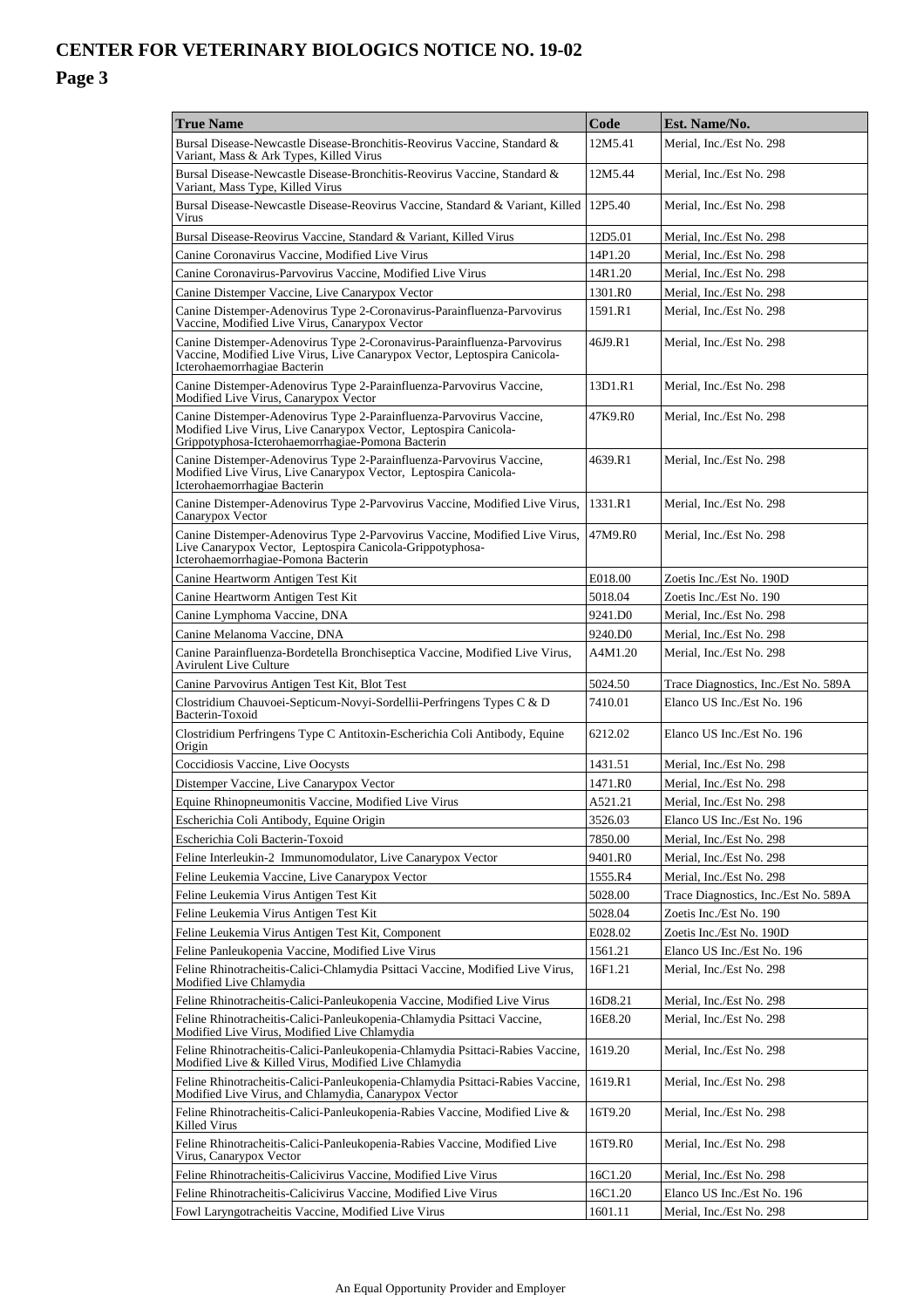| <b>True Name</b>                                                                                                   | Code    | Est. Name/No.                     |
|--------------------------------------------------------------------------------------------------------------------|---------|-----------------------------------|
| Fowl Pox Vaccine, Live Virus                                                                                       | 1622.00 | Merial, Inc./Est No. 298          |
| Fowl Pox Vaccine, Live Virus                                                                                       | 1621.00 | Elanco US Inc./Est No. 196        |
| Fowl Pox-Marek's Disease Vaccine, Serotype 3, Live Virus                                                           | 15E2.00 | Merial, Inc./Est No. 298          |
| Giardia Antigen Test Kit                                                                                           | 5G05.51 | Safepath Laboratories/Est No. 430 |
| Leptospira Canicola-Grippotyphosa-Icterohaemorrhagiae-Pomona Bacterin                                              | 2668.00 | Merial, Inc./Est No. 298          |
| Leptospira Canicola-Icterohaemorrhagiae Bacterin                                                                   | 2671.01 | Merial, Inc./Est No. 298          |
| Mannheimia Haemolytica-Pasteurella Multocida Bacterin-Toxoid                                                       | 7935.00 | Merial, Inc./Est No. 298          |
| Marek's Disease Vaccine, Serotype 1, Live Herpesvirus Chimera                                                      | 16L1.R0 | Merial, Inc./Est No. 298          |
| Marek's Disease Vaccine, Serotype 1, Live Virus                                                                    | 16L1.00 | Merial, Inc./Est No. 298          |
| Marek's Disease Vaccine, Serotype 2, Live Virus                                                                    | 1631.00 | Merial, Inc./Est No. 298          |
| Marek's Disease Vaccine, Serotype 2, Live Virus                                                                    | 1631.04 | Merial, Inc./Est No. 298          |
| Marek's Disease Vaccine, Serotype 3, Live Virus                                                                    | 1641.00 | Merial, Inc./Est No. 298          |
| Marek's Disease Vaccine, Serotype 3, Live Virus                                                                    | 1641.05 | Merial, Inc./Est No. 298          |
| Marek's Disease Vaccine, Serotypes 1 & 3, Live Virus                                                               | 16L1.02 | Merial, Inc./Est No. 298          |
| Marek's Disease Vaccine, Serotypes 1 & 3, Live Virus, Live Herpesvirus<br>Chimera                                  | 16G1.R0 | Merial, Inc./Est No. 298          |
| Marek's Disease Vaccine, Serotypes 2 & 3, Live Virus                                                               | 1651.00 | Merial, Inc./Est No. 298          |
| Marek's Disease Vaccine, Serotypes 2 & 3, Live Virus                                                               | 1651.01 | Merial, Inc./Est No. 298          |
| Marek's Disease-Newcastle Disease Vaccine, Serotype 3, Live Marek's Disease<br>Vector                              | 16N1.R0 | Merial, Inc./Est No. 298          |
| Marek's Disease-Newcastle Disease Vaccine, Serotypes 2 & 3, Live Virus, Live<br>Marek's Disease Vector             | 17H1.R1 | Merial, Inc./Est No. 298          |
| Marek's Disease-Newcastle Disease Vaccine, Serotypes 2 & 3, Live Virus, Live<br>Marek's Disease Vector             | 17H1.R2 | Merial, Inc./Est No. 298          |
| Marek's Disease-Tenosynovitis Vaccine, Serotypes 2 & 3, Live & Modified Live<br>Virus                              | 16T1.00 | Merial, Inc./Est No. 298          |
| Mycoplasma Gallisepticum Vaccine, Live Culture                                                                     | 1751.00 | Merial, Inc./Est No. 298          |
| Neorickettsia Risticii Bacterin                                                                                    | 2639.00 | Merial, Inc./Est No. 298          |
| Newcastle Disease Vaccine, B1 Type, B1 Strain, Live Virus                                                          | 1711.12 | Merial, Inc./Est No. 298          |
| Newcastle Disease Vaccine, B1 Type, B1 Strain, Live Virus                                                          | 17A2.10 | Merial, Inc./Est No. 298          |
| Newcastle Disease Vaccine, B1 Type, LaSota Strain, Live Virus                                                      | 1721.11 | Merial, Inc./Est No. 298          |
| Newcastle Disease Vaccine, VG/GA Strain, Live Virus                                                                | 1701.10 | Merial, Inc./Est No. 298          |
| Newcastle Disease Vaccine, VG/GA Strain, Live Virus                                                                | 17A2.V2 | Merial. Inc./Est No. 298          |
| Newcastle Disease-Fowl Pox Vaccine, Live Fowl Pox Vector                                                           | 17C1.R0 | Merial, Inc./Est No. 298          |
| Newcastle-Bronchitis Vaccine, B1 Type, B1 Strain, Mass & Ark Types, Live<br>Virus                                  | 17A2.1M | Merial, Inc./Est No. 298          |
| Newcastle-Bronchitis Vaccine, B1 Type, B1 Strain, Mass & Ark Types, Live<br>Virus                                  | 17A1.1M | Merial, Inc./Est No. 298          |
| Newcastle-Bronchitis Vaccine, B1 Type, B1 Strain, Mass & Conn Types, Live<br>Virus                                 | 1761.14 | Merial, Inc./Est No. 298          |
| Newcastle-Bronchitis Vaccine, B1 Type, B1 Strain, Mass & Conn Types, Live<br>Virus                                 | 1762.1H | Merial, Inc./Est No. 298          |
| Newcastle-Bronchitis Vaccine, B1 Type, B1 Strain, Mass & Conn Types, Live<br>Virus                                 | 1762.1J | Merial, Inc./Est No. 298          |
| Newcastle-Bronchitis Vaccine, B1 Type, B1 Strain, Mass Type, Live Virus                                            | 1762.11 | Merial, Inc./Est No. 298          |
| Newcastle-Bronchitis Vaccine, B1 Type, B1 Strain, Mass Type, Live Virus                                            | 1761.11 | Merial, Inc./Est No. 298          |
| Newcastle-Bronchitis Vaccine, B1 Type, LaSota Strain, Mass & Conn Types,<br>Live Virus                             | 1771.17 | Merial, Inc./Est No. 298          |
| Newcastle-Bronchitis Vaccine, B1 Type, LaSota Strain, Mass Type, Live Virus                                        | 1771.11 | Merial, Inc./Est No. 298          |
| Newcastle-Bronchitis Vaccine, B1 Type, LaSota Strain, Mass Type, Live Virus                                        | 1771.12 | Merial, Inc./Est No. 298          |
| Newcastle-Bronchitis Vaccine, Mass & Ark Types, Killed Virus                                                       | 1785.12 | Merial, Inc./Est No. 298          |
| Newcastle-Bronchitis Vaccine, VG/GA Strain, Mass & Conn Types, Live Virus                                          | 17V1.10 | Merial, Inc./Est No. 298          |
| Parvovirus Vaccine, Killed Virus                                                                                   | 18P5.20 | Elanco US Inc./Est No. 196        |
| Parvovirus Vaccine, Killed Virus, Leptospira Canicola-Grippotyphosa-Hardjo-<br>Icterohaemorrhagiae-Pomona Bacterin | 4975.20 | Elanco US Inc./Est No. 196        |
| Parvovirus Vaccine, Modified Live Virus                                                                            | 18M1.22 | Merial, Inc./Est No. 298          |
| Pigeon Pox Vaccine, Live Virus                                                                                     | 1881.10 | Merial, Inc./Est No. 298          |
| Rabies Vaccine, Live Vaccinia Vector                                                                               | 1901.R0 | Merial, Inc./Est No. 298          |
| Rabies Vaccine, Killed Virus                                                                                       | 1905.24 | Merial, Inc./Est No. 298          |
| Rabies Vaccine, Killed Virus                                                                                       | 1905.21 | Merial, Inc./Est No. 298          |
| Rabies Vaccine, Killed Virus                                                                                       | 1905.23 | Merial, Inc./Est No. 298          |
| Rabies Vaccine, Killed Virus                                                                                       | 1905.20 | Merial, Inc./Est No. 298          |
| Rabies Vaccine, Killed Virus, Neorickettsia Risticii Bacterin                                                      | 4905.20 | Merial, Inc./Est No. 298          |
| Rabies Vaccine, Live Canarypox Vector                                                                              | 1901.R1 | Merial, Inc./Est No. 298          |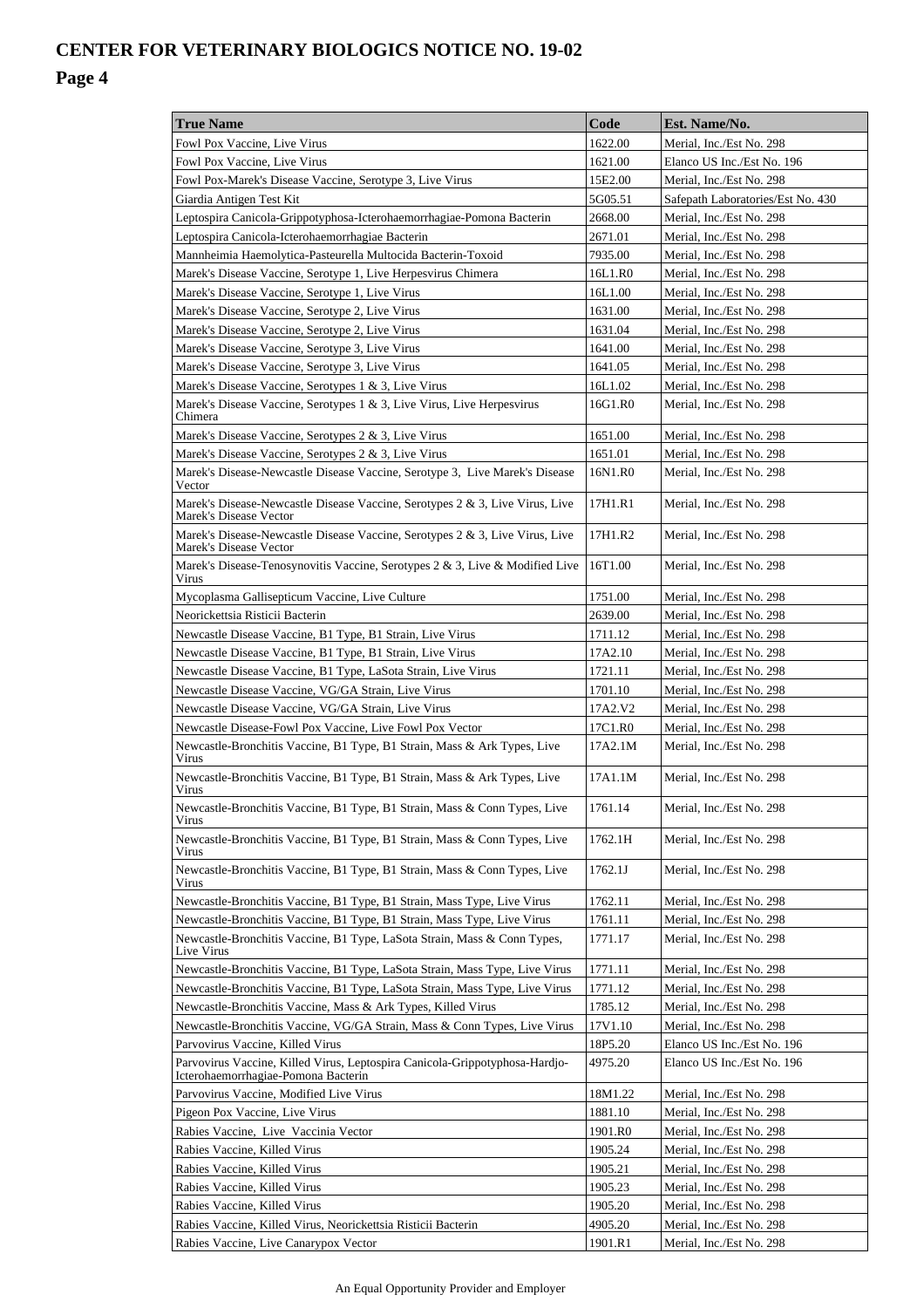#### **True Name Code Est. Name/No.** Rabies Vaccine, Live Canarypox Vector 1901.R4 Merial, Inc./Est No. 298 Rabies Vaccine, Live Vaccinia Vector A901.R0 Merial, Inc./Est No. 298 Salmonella Choleraesuis Vaccine, Avirulent Live Culture 19A1.00 Elanco US Inc./Est No. 196 Streptococcus Suis Bacterin 2840.01 Elanco US Inc./Est No. 196 Tenosynovitis Vaccine, Modified Live Virus 1952.01 Merial, Inc./Est No. 298 Tenosynovitis Vaccine, Modified Live Virus 1951.03 Merial, Inc./Est No. 298 Tetanus Toxoid, Killed Culture **H601.00** Colorado Serum Company/Est No. 188

\_\_\_\_\_\_\_\_\_\_\_\_\_\_\_\_\_\_\_\_\_\_\_\_\_\_\_\_\_\_\_\_\_\_\_\_\_\_\_\_\_\_\_\_\_\_\_\_\_\_\_\_\_\_\_\_\_\_\_\_\_\_\_\_

### Due to acquisitions, U.S. Veterinary Biological Product Licenses and Permits have been issued as follows:

| Previous Est.<br><b>No./Prod Code</b>                          | <b>True Name</b>                                                      | Code    | Purchasing Est. Name/No.                                   |
|----------------------------------------------------------------|-----------------------------------------------------------------------|---------|------------------------------------------------------------|
| From Firm 298 -<br>Code 205100, first<br>licensed 04/19/2013   | Autogenous Bacterin                                                   | 2051.01 | Boehringer Ingelheim Animal<br>Health USA Inc./Est No. 124 |
| From Firm 298 -<br>Code 101500, first<br>licensed $04/19/2013$ | Autogenous Vaccine, Killed Virus                                      | 1015.00 | Boehringer Ingelheim Animal<br>Health USA Inc./Est No. 124 |
| From Firm 298 -<br>Code 105111, first<br>licensed 04/19/2013   | Avian Encephalomyelitis Vaccine, Live Virus                           | 1051.11 | Boehringer Ingelheim Animal<br>Health USA Inc./Est No. 124 |
| From Firm 298 -<br>Code 10M110, first<br>licensed 04/19/2013   | Avian Encephalomyelitis-Fowl Pox Vaccine, Live Virus                  | 10M1.10 | Boehringer Ingelheim Animal<br>Health USA Inc./Est No. 124 |
| From Firm 298 -<br>Code 1061R0, first<br>licensed 04/19/2013   | Avian Influenza-Fowl Pox Vaccine, H5 Subtype, Live Fowl Pox<br>Vector | 1061.R0 | Boehringer Ingelheim Animal<br>Health USA Inc./Est No. 124 |
| From Firm 298 -<br>Code 104501, first<br>licensed 04/19/2013   | Avian Reovirus Vaccine, Killed Virus                                  | 1045.01 | Boehringer Ingelheim Animal<br>Health USA Inc./Est No. 124 |
| From Firm 298 -<br>Code 108101, first<br>licensed 01/10/2018   | Bordetella Bronchiseptica Vaccine, Avirulent Live Culture             | 1081.04 | Boehringer Ingelheim Animal<br>Health USA Inc./Est No. 124 |
| From Firm 298 -<br>Code 2126R0, first<br>licensed 02/22/1996   | Borrelia Burgdorferi Bacterial Extract                                | 2126.R0 | Boehringer Ingelheim Animal<br>Health USA Inc./Est No. 124 |
| From Firm 298 -<br>Code 123120, first<br>licensed 04/19/2013   | Bronchitis Vaccine, Ark Type, Live Virus                              | 1231.20 | Boehringer Ingelheim Animal<br>Health USA Inc./Est No. 124 |
| From Firm 298 -<br>Code 123121, first<br>licensed 04/19/2013   | Bronchitis Vaccine, Ark Type, Live Virus                              | 1231.21 | Boehringer Ingelheim Animal<br>Health USA Inc./Est No. 124 |
| From Firm 298 -<br>Code 123115, first<br>licensed 04/19/2013   | Bronchitis Vaccine, Conn Type, Live Virus                             | 1231.15 | Boehringer Ingelheim Animal<br>Health USA Inc./Est No. 124 |
| From Firm 298 -<br>Code 123114, first<br>licensed 04/19/2013   | Bronchitis Vaccine, Mass & Conn Types, Live Virus                     | 1231.14 | Boehringer Ingelheim Animal<br>Health USA Inc./Est No. 124 |
| From Firm 298 -<br>Code 123210, first<br>licensed 04/19/2013   | Bronchitis Vaccine, Mass Type, Live Virus                             | 1232.10 | Boehringer Ingelheim Animal<br>Health USA Inc./Est No. 124 |
| From Firm 298 -<br>Code 123215, first<br>licensed 04/19/2013   | Bronchitis Vaccine, Mass Type, Live Virus                             | 1232.15 | Boehringer Ingelheim Animal<br>Health USA Inc./Est No. 124 |
| From Firm 298 -<br>Code 123310, first<br>licensed 04/19/2013   | Bronchitis Vaccine, Mass Type, Live Virus                             | 1233.10 | Boehringer Ingelheim Animal<br>Health USA Inc./Est No. 124 |
| From Firm 298 -<br>Code 127101, first<br>licensed 04/19/2013   | Bursal Disease Vaccine, Live Virus                                    | 1271.01 | Boehringer Ingelheim Animal<br>Health USA Inc./Est No. 124 |
| From Firm 298 -<br>Code 12710A, first<br>licensed 04/19/2013   | Bursal Disease Vaccine, Live Virus                                    | 1271.0A | Boehringer Ingelheim Animal<br>Health USA Inc./Est No. 124 |
| From Firm 298 -<br>Code 127110, first<br>licensed 04/19/2013   | Bursal Disease Vaccine, Live Virus                                    | 1271.10 | Boehringer Ingelheim Animal<br>Health USA Inc./Est No. 124 |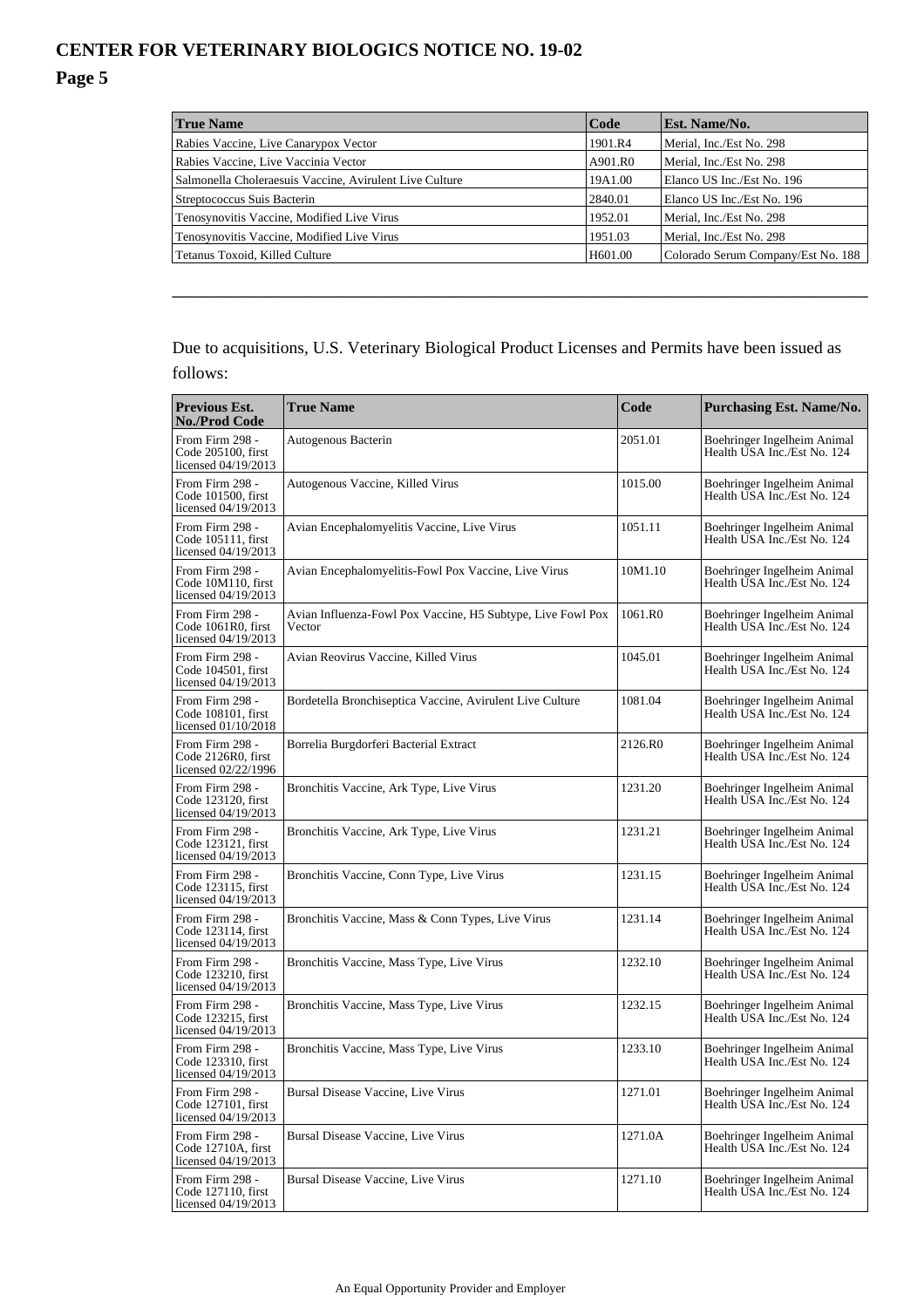| Previous Est.<br><b>No./Prod Code</b>                        | <b>True Name</b>                                                                                                    | Code    | <b>Purchasing Est. Name/No.</b>                            |
|--------------------------------------------------------------|---------------------------------------------------------------------------------------------------------------------|---------|------------------------------------------------------------|
| From Firm 298 -<br>Code 127112. first<br>licensed 04/19/2013 | Bursal Disease Vaccine, Live Virus                                                                                  | 1271.12 | Boehringer Ingelheim Animal<br>Health USA Inc./Est No. 124 |
| From Firm 298 -<br>Code 127113, first<br>licensed 04/19/2013 | Bursal Disease Vaccine, Live Virus                                                                                  | 1271.13 | Boehringer Ingelheim Animal<br>Health USA Inc./Est No. 124 |
| From Firm 298 -<br>Code 12B540, first<br>licensed 04/19/2013 | Bursal Disease Vaccine, Standard & Variant, Killed Virus                                                            | 12B5.40 | Boehringer Ingelheim Animal<br>Health USA Inc./Est No. 124 |
| From Firm 298 -<br>Code 12B100. first<br>licensed 04/19/2013 | Bursal Disease Vaccine, Standard & Variant, Live Virus                                                              | 12B1.00 | Boehringer Ingelheim Animal<br>Health USA Inc./Est No. 124 |
| From Firm 298 -<br>Code 12B101, first<br>licensed 04/19/2013 | Bursal Disease Vaccine, Standard & Variant, Live Virus                                                              | 12B1.01 | Boehringer Ingelheim Animal<br>Health USA Inc./Est No. 124 |
| From Firm 298 -<br>Code 1A88R0, first<br>licensed 04/19/2013 | Bursal Disease-Marek's Disease Vaccine, Serotype 3, Live<br>Marek's Disease Vector                                  | 1A88.R0 | Boehringer Ingelheim Animal<br>Health USA Inc./Est No. 124 |
| From Firm 298 -<br>Code 128842, first<br>licensed 04/19/2013 | Bursal Disease-Marek's Disease Vaccine, Serotype 3, Live Virus                                                      | 1288.42 | Boehringer Ingelheim Animal<br>Health USA Inc./Est No. 124 |
| From Firm 298 -<br>Code 12884A, first<br>licensed 04/19/2013 | Bursal Disease-Marek's Disease Vaccine, Serotype 3, Live Virus                                                      | 1288.4A | Boehringer Ingelheim Animal<br>Health USA Inc./Est No. 124 |
| From Firm 298 -<br>Code 12C840, first<br>licensed 04/19/2013 | Bursal Disease-Marek's Disease Vaccine, Serotype 3, Standard &<br>Variant, Live Virus                               | 12C8.40 | Boehringer Ingelheim Animal<br>Health USA Inc./Est No. 124 |
| From Firm 298 -<br>Code 1281R3. first<br>licensed 07/19/2018 | Bursal Disease-Marek's Disease Vaccine, Serotypes 1 & 3, Live<br>Marek's Disease Vector, Live Herpesvirus Chimera   | 1281.R3 | Boehringer Ingelheim Animal<br>Health USA Inc./Est No. 124 |
| From Firm 298 -<br>Code 128843, first<br>licensed 04/19/2013 | Bursal Disease-Marek's Disease Vaccine, Serotypes 2 & 3, Live<br>Virus                                              | 1288.43 | Boehringer Ingelheim Animal<br>Health USA Inc./Est No. 124 |
| From Firm 298 -<br>Code 128844, first<br>licensed 04/19/2013 | Bursal Disease-Marek's Disease Vaccine, Serotypes 2 & 3, Live<br>Virus                                              | 1288.44 | Boehringer Ingelheim Animal<br>Health USA Inc./Est No. 124 |
| From Firm 298 -<br>Code 128845, first<br>licensed 04/19/2013 | Bursal Disease-Marek's Disease Vaccine, Serotypes 2 & 3, Live<br>Virus                                              | 1288.45 | Boehringer Ingelheim Animal<br>Health USA Inc./Est No. 124 |
| From Firm 298 -<br>Code 1A88R1, first<br>licensed 04/19/2013 | Bursal Disease-Marek's Disease Vaccine, Serotypes 2 & 3, Live<br>Virus, Live Marek's Disease Vector                 | 1A88.R1 | Boehringer Ingelheim Animal<br>Health USA Inc./Est No. 124 |
| From Firm 298 -<br>Code 1A88R2, first<br>licensed 04/19/2013 | Bursal Disease-Marek's Disease Vaccine, Serotypes 2 & 3, Live<br>Virus, Live Marek's Disease Vector                 | 1A88.R2 | Boehringer Ingelheim Animal<br>Health USA Inc./Est No. 124 |
| From Firm 298 -<br>Code 12C843, first<br>licensed 04/19/2013 | Bursal Disease-Marek's Disease Vaccine, Standard & Variant,<br>Serotype 3, Live Virus                               | 12C8.43 | Boehringer Ingelheim Animal<br>Health USA Inc./Est No. 124 |
| From Firm 298 -<br>Code 12C842, first<br>licensed 04/19/2013 | Bursal Disease-Marek's Disease Vaccine, Standard & Variant,<br>Serotypes 2 & 3, Live Virus                          | 12C8.42 | Boehringer Ingelheim Animal<br>Health USA Inc./Est No. 124 |
| From Firm 298 -<br>Code 12C844, first<br>licensed 04/19/2013 | Bursal Disease-Marek's Disease Vaccine, Standard & Variant,<br>Serotypes 2 & 3, Live Virus                          | 12C8.44 | Boehringer Ingelheim Animal<br>Health USA Inc./Est No. 124 |
| From Firm 298 -<br>Code 12H167, first<br>licensed 04/19/2013 | Bursal Disease-Newcastle Disease-Bronchitis Vaccine, B1 Type,<br>B1 Strain, Mass & Conn Types, Live Virus           | 12H1.67 | Boehringer Ingelheim Animal<br>Health USA Inc./Est No. 124 |
| From Firm 298 -<br>Code 12D545, first<br>licensed 04/19/2013 | Bursal Disease-Newcastle Disease-Bronchitis Vaccine, Standard<br>& Variant, Mass & Ark Types, Killed Virus          | 12D5.45 | Boehringer Ingelheim Animal<br>Health USA Inc./Est No. 124 |
| From Firm 298 -<br>Code 12M541, first<br>licensed 04/19/2013 | Bursal Disease-Newcastle Disease-Bronchitis-Reovirus Vaccine,<br>Standard & Variant, Mass & Ark Types, Killed Virus | 12M5.41 | Boehringer Ingelheim Animal<br>Health USA Inc./Est No. 124 |
| From Firm 298 -<br>Code 12M544, first<br>licensed 04/15/2015 | Bursal Disease-Newcastle Disease-Bronchitis-Reovirus Vaccine,<br>Standard & Variant, Mass Type, Killed Virus        | 12M5.44 | Boehringer Ingelheim Animal<br>Health USA Inc./Est No. 124 |
| From Firm 298 -<br>Code 12P540, first<br>licensed 04/19/2013 | Bursal Disease-Newcastle Disease-Reovirus Vaccine, Standard<br>& Variant, Killed Virus                              | 12P5.40 | Boehringer Ingelheim Animal<br>Health USA Inc./Est No. 124 |
| From Firm 298 -<br>Code 12D501, first<br>licensed 04/19/2013 | Bursal Disease-Reovirus Vaccine, Standard & Variant, Killed<br>Virus                                                | 12D5.01 | Boehringer Ingelheim Animal<br>Health USA Inc./Est No. 124 |
| From Firm 298 -<br>Code 14P120, first<br>licensed 12/16/1994 | Canine Coronavirus Vaccine, Modified Live Virus                                                                     | 14P1.20 | Boehringer Ingelheim Animal<br>Health USA Inc./Est No. 124 |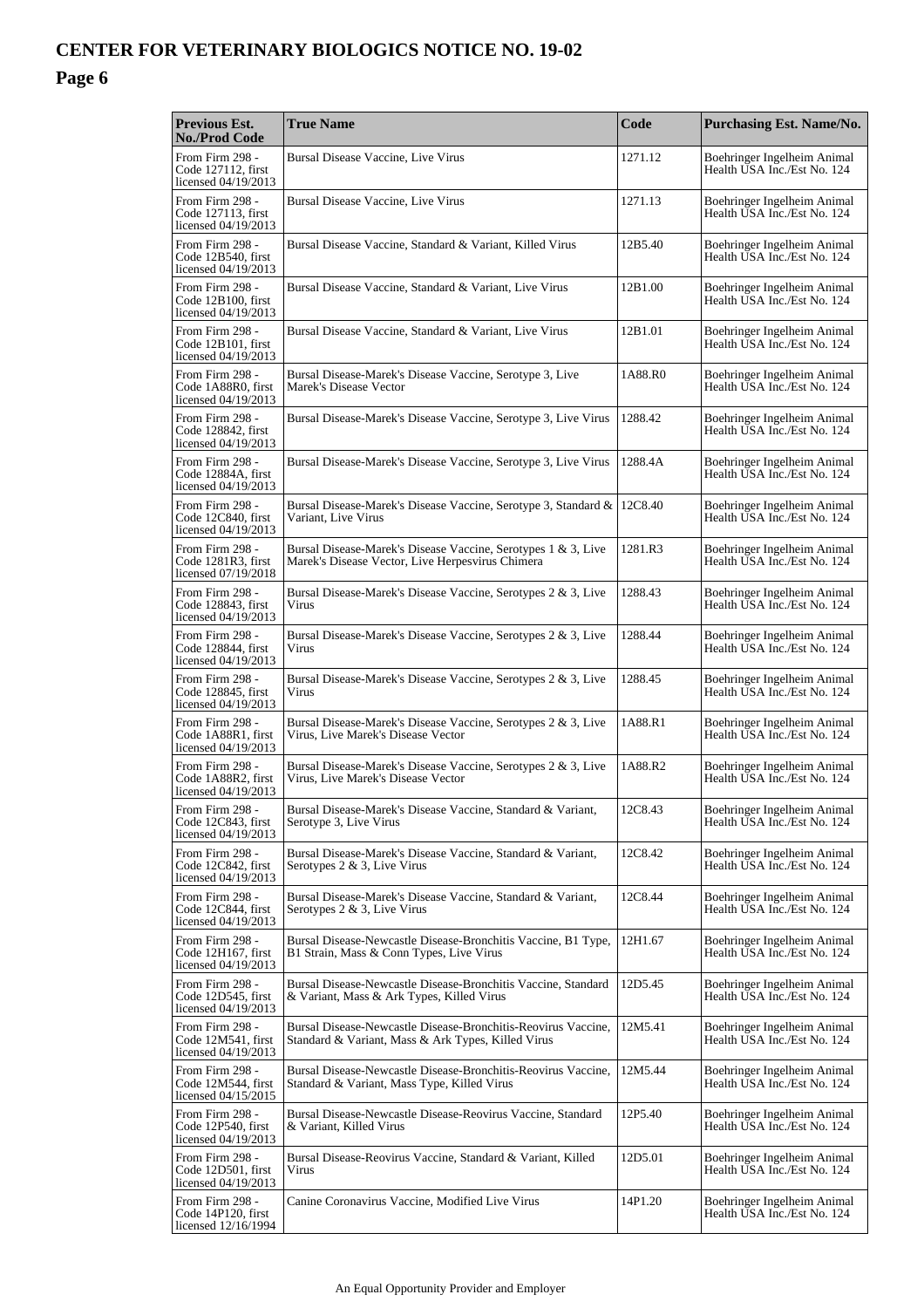| <b>Previous Est.</b><br><b>No./Prod Code</b>                   | <b>True Name</b>                                                                                                                                                                                 | Code    | Purchasing Est. Name/No.                                   |
|----------------------------------------------------------------|--------------------------------------------------------------------------------------------------------------------------------------------------------------------------------------------------|---------|------------------------------------------------------------|
| From Firm 298 -<br>Code 14R120, first<br>licensed 05/02/1996   | Canine Coronavirus-Parvovirus Vaccine, Modified Live Virus                                                                                                                                       | 14R1.20 | Boehringer Ingelheim Animal<br>Health USA Inc./Est No. 124 |
| From Firm 298 -<br>Code 1301R0, first<br>licensed 05/05/2014   | Canine Distemper Vaccine, Live Canarypox Vector                                                                                                                                                  | 1301.R0 | Boehringer Ingelheim Animal<br>Health USA Inc./Est No. 124 |
| From Firm 298 -<br>Code 1591R1, first<br>licensed 04/23/1997   | Canine Distemper-Adenovirus Type 2-Coronavirus-<br>Parainfluenza-Parvovirus Vaccine, Modified Live Virus,<br>Canarypox Vector                                                                    | 1591.R1 | Boehringer Ingelheim Animal<br>Health USA Inc./Est No. 124 |
| From Firm 298 -<br>Code 46J9R1, first<br>licensed 04/23/1997   | Canine Distemper-Adenovirus Type 2-Coronavirus-<br>Parainfluenza-Parvovirus Vaccine, Modified Live Virus, Live<br>Canarypox Vector, Leptospira Canicola-Icterohaemorrhagiae<br>Bacterin          | 46J9.R1 | Boehringer Ingelheim Animal<br>Health USA Inc./Est No. 124 |
| From Firm 298 -<br>Code 13D1R1, first<br>licensed 04/23/1997   | Canine Distemper-Adenovirus Type 2-Parainfluenza-Parvovirus<br>Vaccine, Modified Live Virus, Canarypox Vector                                                                                    | 13D1.R1 | Boehringer Ingelheim Animal<br>Health USA Inc./Est No. 124 |
| From Firm 298 -<br>Code 47K9R0, first<br>licensed 02/01/2016   | Canine Distemper-Adenovirus Type 2-Parainfluenza-Parvovirus<br>Vaccine, Modified Live Virus, Live Canarypox Vector,<br>Leptospira Canicola-Grippotyphosa-Icterohaemorrhagiae-<br>Pomona Bacterin | 47K9.R0 | Boehringer Ingelheim Animal<br>Health USA Inc./Est No. 124 |
| From Firm 298 -<br>Code 4639R1, first<br>licensed 04/23/1997   | Canine Distemper-Adenovirus Type 2-Parainfluenza-Parvovirus<br>Vaccine, Modified Live Virus, Live Canarypox Vector,<br>Leptospira Canicola-Icterohaemorrhagiae Bacterin                          | 4639.R1 | Boehringer Ingelheim Animal<br>Health USA Inc./Est No. 124 |
| From Firm 298 -<br>Code 1331R1, first<br>licensed 02/26/2004   | Canine Distemper-Adenovirus Type 2-Parvovirus Vaccine,<br>Modified Live Virus, Canarypox Vector                                                                                                  | 1331.R1 | Boehringer Ingelheim Animal<br>Health USA Inc./Est No. 124 |
| From Firm 298 -<br>Code 47M9R0, first<br>licensed 08/16/2016   | Canine Distemper-Adenovirus Type 2-Parvovirus Vaccine,<br>Modified Live Virus, Live Canarypox Vector, Leptospira<br>Canicola-Grippotyphosa-Icterohaemorrhagiae-Pomona Bacterin                   | 47M9.R0 | Boehringer Ingelheim Animal<br>Health USA Inc./Est No. 124 |
| From Firm 298 -<br>Code 9241D0, first<br>licensed 09/16/2015   | Canine Lymphoma Vaccine, DNA                                                                                                                                                                     | 9241.D0 | Boehringer Ingelheim Animal<br>Health USA Inc./Est No. 124 |
| From Firm 298 -<br>Code 9240D0, first<br>licensed 03/22/2007   | Canine Melanoma Vaccine, DNA                                                                                                                                                                     | 9240.DO | Boehringer Ingelheim Animal<br>Health USA Inc./Est No. 124 |
| From Firm 298 -<br>Code 143151, first<br>licensed 04/19/2013   | Coccidiosis Vaccine, Live Oocysts                                                                                                                                                                | 1431.51 | Boehringer Ingelheim Animal<br>Health USA Inc./Est No. 124 |
| From Firm 298 -<br>Code 1471R0, first<br>licensed 08/02/2001   | Distemper Vaccine, Live Canarypox Vector                                                                                                                                                         | 1471.R0 | Boehringer Ingelheim Animal<br>Health USA Inc./Est No. 124 |
| From Firm 298 -<br>Code 785000, first<br>licensed 03/25/1997   | Escherichia Coli Bacterin-Toxoid                                                                                                                                                                 | 7850.00 | Boehringer Ingelheim Animal<br>Health USA Inc./Est No. 124 |
| From Firm 298 -<br>Code 9401R0, first<br>licensed $03/25/2014$ | Feline Interleukin-2 Immunomodulator, Live Canarypox Vector                                                                                                                                      | 9401.R0 | Boehringer Ingelheim Animal<br>Health USA Inc./Est No. 124 |
| From Firm 298 -<br>Code 1555R4. first<br>licensed 12/16/2011   | Feline Leukemia Vaccine, Live Canarypox Vector                                                                                                                                                   | 1555.R4 | Boehringer Ingelheim Animal<br>Health USA Inc./Est No. 124 |
| From Firm 298 -<br>Code 16F121, first<br>licensed 07/10/2003   | Feline Rhinotracheitis-Calici-Chlamydia Psittaci Vaccine,<br>Modified Live Virus, Modified Live Chlamydia                                                                                        | 16F1.21 | Boehringer Ingelheim Animal<br>Health USA Inc./Est No. 124 |
| From Firm 298 -<br>Code 16D821, first<br>licensed 03/02/1993   | Feline Rhinotracheitis-Calici-Panleukopenia Vaccine, Modified<br>Live Virus                                                                                                                      | 16D8.21 | Boehringer Ingelheim Animal<br>Health USA Inc./Est No. 124 |
| From Firm 298 -<br>Code 16E820, first<br>licensed 09/04/1992   | Feline Rhinotracheitis-Calici-Panleukopenia-Chlamydia Psittaci<br>Vaccine, Modified Live Virus, Modified Live Chlamydia                                                                          | 16E8.20 | Boehringer Ingelheim Animal<br>Health USA Inc./Est No. 124 |
| From Firm 298 -<br>Code 161920, first<br>licensed 09/04/1992   | Feline Rhinotracheitis-Calici-Panleukopenia-Chlamydia Psittaci-<br>Rabies Vaccine, Modified Live & Killed Virus, Modified Live<br>Chlamydia                                                      | 1619.20 | Boehringer Ingelheim Animal<br>Health USA Inc./Est No. 124 |
| From Firm 298 -<br>Code 1619R1, first<br>licensed 12/14/1998   | Feline Rhinotracheitis-Calici-Panleukopenia-Chlamydia Psittaci-<br>Rabies Vaccine, Modified Live Virus, and Chlamydia,<br>Canarypox Vector                                                       | 1619.R1 | Boehringer Ingelheim Animal<br>Health USA Inc./Est No. 124 |
| From Firm 298 -<br>Code 16T920, first<br>licensed 03/02/1993   | Feline Rhinotracheitis-Calici-Panleukopenia-Rabies Vaccine,<br>Modified Live & Killed Virus                                                                                                      | 16T9.20 | Boehringer Ingelheim Animal<br>Health USA Inc./Est No. 124 |
| From Firm 298 -<br>Code 16T9R0, first<br>licensed 12/14/1998   | Feline Rhinotracheitis-Calici-Panleukopenia-Rabies Vaccine,<br>Modified Live Virus, Canarypox Vector                                                                                             | 16T9.R0 | Boehringer Ingelheim Animal<br>Health USA Inc./Est No. 124 |
| From Firm 298 -<br>Code 16C120, first<br>licensed 09/08/1989   | Feline Rhinotracheitis-Calicivirus Vaccine, Modified Live Virus                                                                                                                                  | 16C1.21 | Boehringer Ingelheim Animal<br>Health USA Inc./Est No. 124 |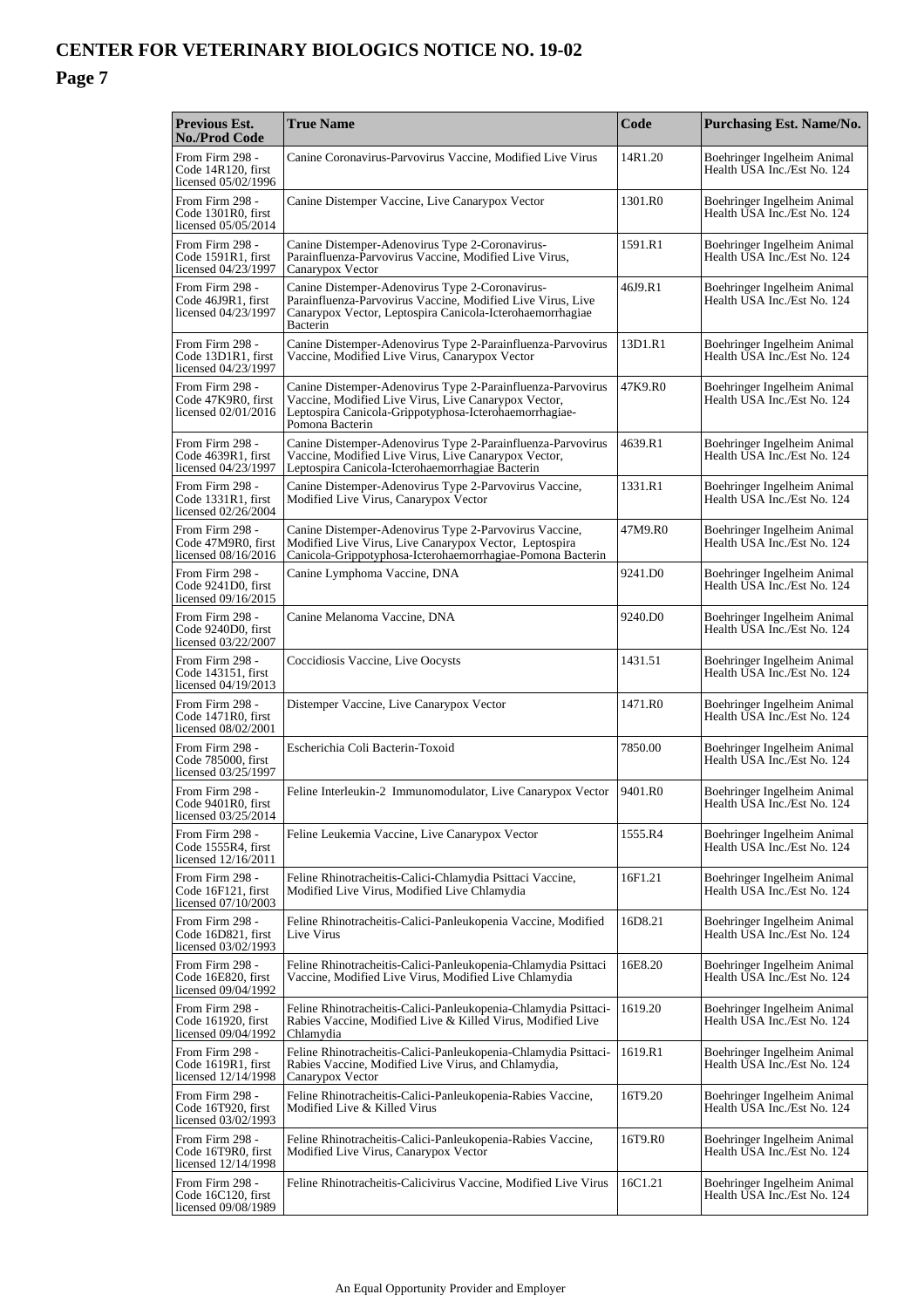| Previous Est.<br><b>No./Prod Code</b>                        | <b>True Name</b>                                                                                       | Code    | <b>Purchasing Est. Name/No.</b>                            |
|--------------------------------------------------------------|--------------------------------------------------------------------------------------------------------|---------|------------------------------------------------------------|
| From Firm 298 -<br>Code 160111, first<br>licensed 04/19/2013 | Fowl Laryngotracheitis Vaccine, Modified Live Virus                                                    | 1601.11 | Boehringer Ingelheim Animal<br>Health USA Inc./Est No. 124 |
| From Firm 298 -<br>Code 162200, first<br>licensed 04/19/2013 | Fowl Pox Vaccine, Live Virus                                                                           | 1622.00 | Boehringer Ingelheim Animal<br>Health USA Inc./Est No. 124 |
| From Firm 298 -<br>Code 15E200, first<br>licensed 04/19/2013 | Fowl Pox-Marek's Disease Vaccine, Serotype 3, Live Virus                                               | 15E2.00 | Boehringer Ingelheim Animal<br>Health USA Inc./Est No. 124 |
| From Firm 298 -<br>Code 266800, first<br>licensed 02/18/2010 | Leptospira Canicola-Grippotyphosa-Icterohaemorrhagiae-<br>Pomona Bacterin                              | 2668.00 | Boehringer Ingelheim Animal<br>Health USA Inc./Est No. 124 |
| From Firm 298 -<br>Code 267101, first<br>licensed 12/04/1989 | Leptospira Canicola-Icterohaemorrhagiae Bacterin                                                       | 2671.02 | Boehringer Ingelheim Animal<br>Health USA Inc./Est No. 124 |
| From Firm 298 -<br>Code 793500, first<br>licensed 08/13/2004 | Mannheimia Haemolytica-Pasteurella Multocida Bacterin-Toxoid 7935.02                                   |         | Boehringer Ingelheim Animal<br>Health USA Inc./Est No. 124 |
| From Firm 298 -<br>Code 16L1R0, first<br>licensed 03/27/2017 | Marek's Disease Vaccine, Serotype 1, Live Herpesvirus Chimera                                          | 16L1.R0 | Boehringer Ingelheim Animal<br>Health USA Inc./Est No. 124 |
| From Firm 298 -<br>Code 16L100, first<br>licensed 04/19/2013 | Marek's Disease Vaccine, Serotype 1, Live Virus                                                        | 16L1.00 | Boehringer Ingelheim Animal<br>Health USA Inc./Est No. 124 |
| From Firm 298 -<br>Code 163100, first<br>licensed 04/19/2013 | Marek's Disease Vaccine, Serotype 2, Live Virus                                                        | 1631.00 | Boehringer Ingelheim Animal<br>Health USA Inc./Est No. 124 |
| From Firm 298 -<br>Code 163104, first<br>licensed 03/01/2018 | Marek's Disease Vaccine, Serotype 2, Live Virus                                                        | 1631.04 | Boehringer Ingelheim Animal<br>Health USA Inc./Est No. 124 |
| From Firm 298 -<br>Code 164100, first<br>licensed 04/19/2013 | Marek's Disease Vaccine, Serotype 3, Live Virus                                                        | 1641.00 | Boehringer Ingelheim Animal<br>Health USA Inc./Est No. 124 |
| From Firm 298 -<br>Code 164105, first<br>licensed 03/20/2018 | Marek's Disease Vaccine, Serotype 3, Live Virus                                                        | 1641.05 | Boehringer Ingelheim Animal<br>Health USA Inc./Est No. 124 |
| From Firm 298 -<br>Code 16L102, first<br>licensed 04/19/2013 | Marek's Disease Vaccine, Serotypes 1 & 3, Live Virus                                                   | 16L1.02 | Boehringer Ingelheim Animal<br>Health USA Inc./Est No. 124 |
| From Firm 298 -<br>Code 16G1R0, first<br>licensed 07/19/2018 | Marek's Disease Vaccine, Serotypes 1 & 3, Live Virus, Live<br>Herpesvirus Chimera                      | 16G1.R0 | Boehringer Ingelheim Animal<br>Health USA Inc./Est No. 124 |
| From Firm 298 -<br>Code 165100, first<br>licensed 04/19/2013 | Marek's Disease Vaccine, Serotypes 2 & 3, Live Virus                                                   | 1651.00 | Boehringer Ingelheim Animal<br>Health USA Inc./Est No. 124 |
| From Firm 298 -<br>Code 165101, first<br>licensed 04/19/2013 | Marek's Disease Vaccine, Serotypes 2 & 3, Live Virus                                                   | 1651.01 | Boehringer Ingelheim Animal<br>Health USA Inc./Est No. 124 |
| From Firm 298 -<br>Code 16N1R0, first<br>licensed 12/28/2016 | Marek's Disease-Newcastle Disease Vaccine, Serotype 3, Live<br>Marek's Disease Vector                  | 16N1.R0 | Boehringer Ingelheim Animal<br>Health USA Inc./Est No. 124 |
| From Firm 298 -<br>Code 17H1R1, first<br>licensed 11/07/2017 | Marek's Disease-Newcastle Disease Vaccine, Serotypes 2 & 3,<br>Live Virus, Live Marek's Disease Vector | 17H1.R1 | Boehringer Ingelheim Animal<br>Health USA Inc./Est No. 124 |
| From Firm 298 -<br>Code 17H1R2, first<br>licensed 12/11/2017 | Marek's Disease-Newcastle Disease Vaccine, Serotypes 2 & 3,<br>Live Virus, Live Marek's Disease Vector | 17H1.R2 | Boehringer Ingelheim Animal<br>Health USA Inc./Est No. 124 |
| From Firm 298 -<br>Code 16T100, first<br>licensed 04/19/2013 | Marek's Disease-Tenosynovitis Vaccine, Serotypes 2 & 3, Live<br>& Modified Live Virus                  | 16T1.00 | Boehringer Ingelheim Animal<br>Health USA Inc./Est No. 124 |
| From Firm 298 -<br>Code 175100, first<br>licensed 04/19/2013 | Mycoplasma Gallisepticum Vaccine, Live Culture                                                         | 1751.00 | Boehringer Ingelheim Animal<br>Health USA Inc./Est No. 124 |
| From Firm 298 -<br>Code 263900, first<br>licensed 04/26/1990 | Neorickettsia Risticii Bacterin                                                                        | 2639.00 | Boehringer Ingelheim Animal<br>Health USA Inc./Est No. 124 |
| From Firm 298 -<br>Code 171112, first<br>licensed 04/19/2013 | Newcastle Disease Vaccine, B1 Type, B1 Strain, Live Virus                                              | 1711.12 | Boehringer Ingelheim Animal<br>Health USA Inc./Est No. 124 |
| From Firm 298 -<br>Code 17A210, first<br>licensed 04/19/2013 | Newcastle Disease Vaccine, B1 Type, B1 Strain, Live Virus                                              | 17A2.10 | Boehringer Ingelheim Animal<br>Health USA Inc./Est No. 124 |
| From Firm 298 -<br>Code 172111, first<br>licensed 04/19/2013 | Newcastle Disease Vaccine, B1 Type, LaSota Strain, Live Virus                                          | 1721.11 | Boehringer Ingelheim Animal<br>Health USA Inc./Est No. 124 |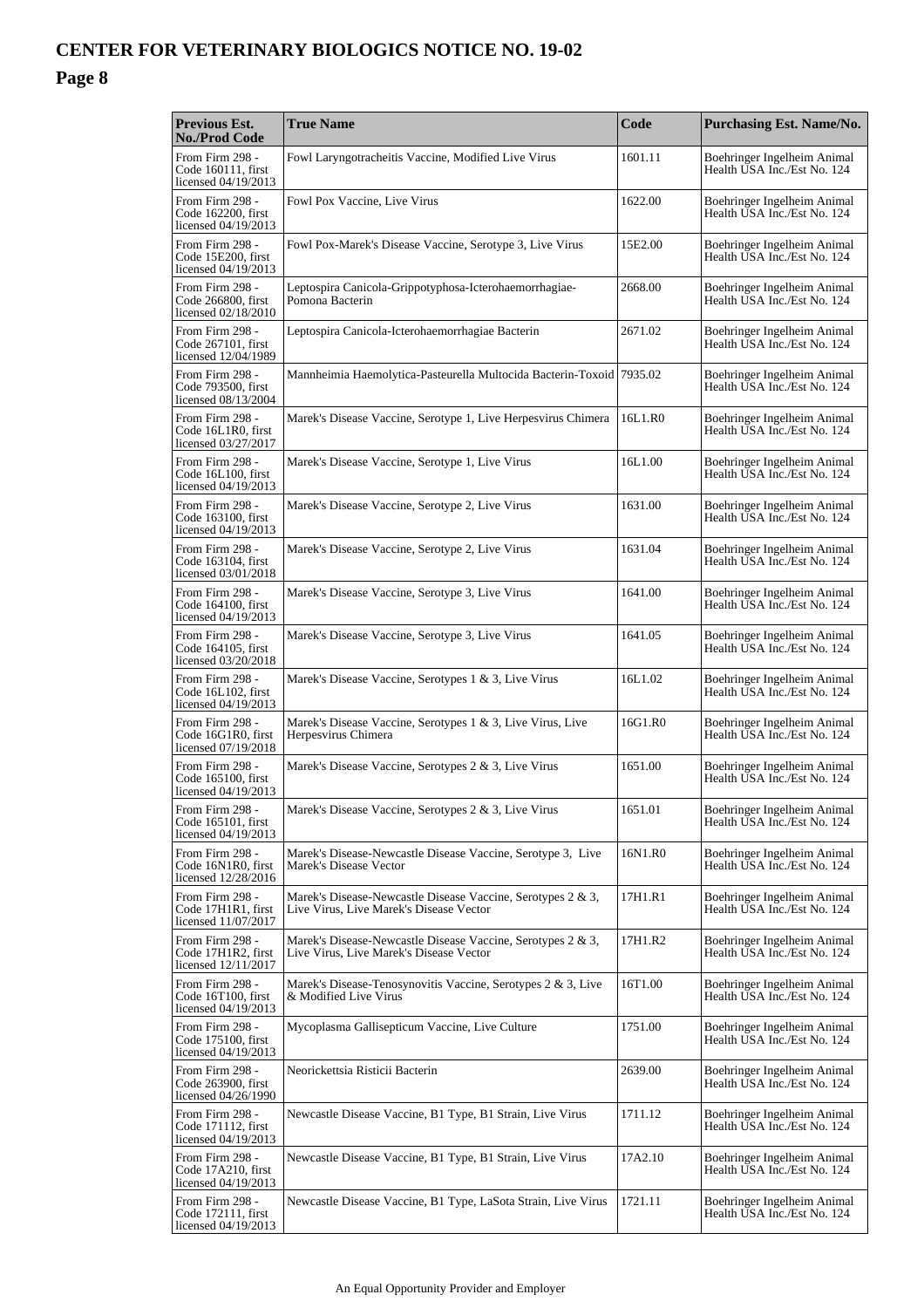| <b>Previous Est.</b><br><b>No./Prod Code</b>                 | <b>True Name</b>                                                                       | Code    | <b>Purchasing Est. Name/No.</b>                            |
|--------------------------------------------------------------|----------------------------------------------------------------------------------------|---------|------------------------------------------------------------|
| From Firm 298 -<br>Code 170110, first<br>licensed 04/19/2013 | Newcastle Disease Vaccine, VG/GA Strain, Live Virus                                    | 1701.10 | Boehringer Ingelheim Animal<br>Health USA Inc./Est No. 124 |
| From Firm 298 -<br>Code 17A2V2, first<br>licensed 08/10/2016 | Newcastle Disease Vaccine, VG/GA Strain, Live Virus                                    | 17A2.V2 | Boehringer Ingelheim Animal<br>Health USA Inc./Est No. 124 |
| From Firm 298 -<br>Code 17C1R0, first<br>licensed 04/19/2013 | Newcastle Disease-Fowl Pox Vaccine, Live Fowl Pox Vector                               | 17C1.R0 | Boehringer Ingelheim Animal<br>Health USA Inc./Est No. 124 |
| From Firm 298 -<br>Code 17A11M, first<br>licensed 04/19/2013 | Newcastle-Bronchitis Vaccine, B1 Type, B1 Strain, Mass & Ark<br>Types, Live Virus      | 17A1.1M | Boehringer Ingelheim Animal<br>Health USA Inc./Est No. 124 |
| From Firm 298 -<br>Code 17A21M, first<br>licensed 04/19/2013 | Newcastle-Bronchitis Vaccine, B1 Type, B1 Strain, Mass & Ark<br>Types, Live Virus      | 17A2.1M | Boehringer Ingelheim Animal<br>Health USA Inc./Est No. 124 |
| From Firm 298 -<br>Code 176114, first<br>licensed 04/19/2013 | Newcastle-Bronchitis Vaccine, B1 Type, B1 Strain, Mass &<br>Conn Types, Live Virus     | 1761.14 | Boehringer Ingelheim Animal<br>Health USA Inc./Est No. 124 |
| From Firm 298 -<br>Code 17621H. first<br>licensed 04/19/2013 | Newcastle-Bronchitis Vaccine, B1 Type, B1 Strain, Mass &<br>Conn Types, Live Virus     | 1762.1H | Boehringer Ingelheim Animal<br>Health USA Inc./Est No. 124 |
| From Firm 298 -<br>Code 17621J, first<br>licensed 02/09/2018 | Newcastle-Bronchitis Vaccine, B1 Type, B1 Strain, Mass &<br>Conn Types, Live Virus     | 1762.1J | Boehringer Ingelheim Animal<br>Health USA Inc./Est No. 124 |
| From Firm 298 -<br>Code 176111, first<br>licensed 04/19/2013 | Newcastle-Bronchitis Vaccine, B1 Type, B1 Strain, Mass Type,<br>Live Virus             | 1761.11 | Boehringer Ingelheim Animal<br>Health USA Inc./Est No. 124 |
| From Firm 298 -<br>Code 176211, first<br>licensed 04/19/2013 | Newcastle-Bronchitis Vaccine, B1 Type, B1 Strain, Mass Type,<br>Live Virus             | 1762.11 | Boehringer Ingelheim Animal<br>Health USA Inc./Est No. 124 |
| From Firm 298 -<br>Code 177117, first<br>licensed 04/19/2013 | Newcastle-Bronchitis Vaccine, B1 Type, LaSota Strain, Mass &<br>Conn Types, Live Virus | 1771.17 | Boehringer Ingelheim Animal<br>Health USA Inc./Est No. 124 |
| From Firm 298 -<br>Code 177111, first<br>licensed 04/19/2013 | Newcastle-Bronchitis Vaccine, B1 Type, LaSota Strain, Mass<br>Type, Live Virus         | 1771.11 | Boehringer Ingelheim Animal<br>Health USA Inc./Est No. 124 |
| From Firm 298 -<br>Code 177112, first<br>licensed 04/19/2013 | Newcastle-Bronchitis Vaccine, B1 Type, LaSota Strain, Mass<br>Type, Live Virus         | 1771.12 | Boehringer Ingelheim Animal<br>Health USA Inc./Est No. 124 |
| From Firm 298 -<br>Code 178512, first<br>licensed 04/19/2013 | Newcastle-Bronchitis Vaccine, Mass & Ark Types, Killed Virus                           | 1785.12 | Boehringer Ingelheim Animal<br>Health USA Inc./Est No. 124 |
| From Firm 298 -<br>Code 17V110, first<br>licensed 04/19/2013 | Newcastle-Bronchitis Vaccine, VG/GA Strain, Mass & Conn<br>Types, Live Virus           | 17V1.10 | Boehringer Ingelheim Animal<br>Health USA Inc./Est No. 124 |
| From Firm 298 -<br>Code 18M122, first<br>licensed 05/02/1996 | Parvovirus Vaccine, Modified Live Virus                                                | 18M1.26 | Boehringer Ingelheim Animal<br>Health USA Inc./Est No. 124 |
| From Firm 298 -<br>Code 188110, first<br>licensed 04/19/2013 | Pigeon Pox Vaccine, Live Virus                                                         | 1881.10 | Boehringer Ingelheim Animal<br>Health USA Inc./Est No. 124 |
| From Firm 298 -<br>Code 1901R0, first<br>licensed 04/20/1995 | Rabies Vaccine, Live Vaccinia Vector                                                   | 1901.R0 | Boehringer Ingelheim Animal<br>Health USA Inc./Est No. 124 |
| From Firm 298 -<br>Code 190520, first<br>licensed 01/28/1983 | Rabies Vaccine, Killed Virus                                                           | 1905.20 | Boehringer Ingelheim Animal<br>Health USA Inc./Est No. 124 |
| From Firm 298 -<br>Code 190521. first<br>licensed 12/01/1983 | Rabies Vaccine, Killed Virus                                                           | 1905.25 | Boehringer Ingelheim Animal<br>Health USA Inc./Est No. 124 |
| From Firm 298 -<br>Code 190523, first<br>licensed 10/07/2002 | Rabies Vaccine, Killed Virus                                                           | 1905.26 | Boehringer Ingelheim Animal<br>Health USA Inc./Est No. 124 |
| From Firm 298 -<br>Code 190524, first<br>licensed 12/19/2003 | Rabies Vaccine, Killed Virus                                                           | 1905.27 | Boehringer Ingelheim Animal<br>Health USA Inc./Est No. 124 |
| From Firm 298 -<br>Code 490520, first<br>licensed 08/15/1994 | Rabies Vaccine, Killed Virus, Neorickettsia Risticii Bacterin                          | 4905.20 | Boehringer Ingelheim Animal<br>Health USA Inc./Est No. 124 |
| From Firm 298 -<br>Code 1901R1, first<br>licensed 12/22/1998 | Rabies Vaccine, Live Canarypox Vector                                                  | 1901.R1 | Boehringer Ingelheim Animal<br>Health USA Inc./Est No. 124 |
| From Firm 298 -<br>Code 1901R4, first<br>licensed 05/30/2013 | Rabies Vaccine, Live Canarypox Vector                                                  | 1901.R4 | Boehringer Ingelheim Animal<br>Health USA Inc./Est No. 124 |